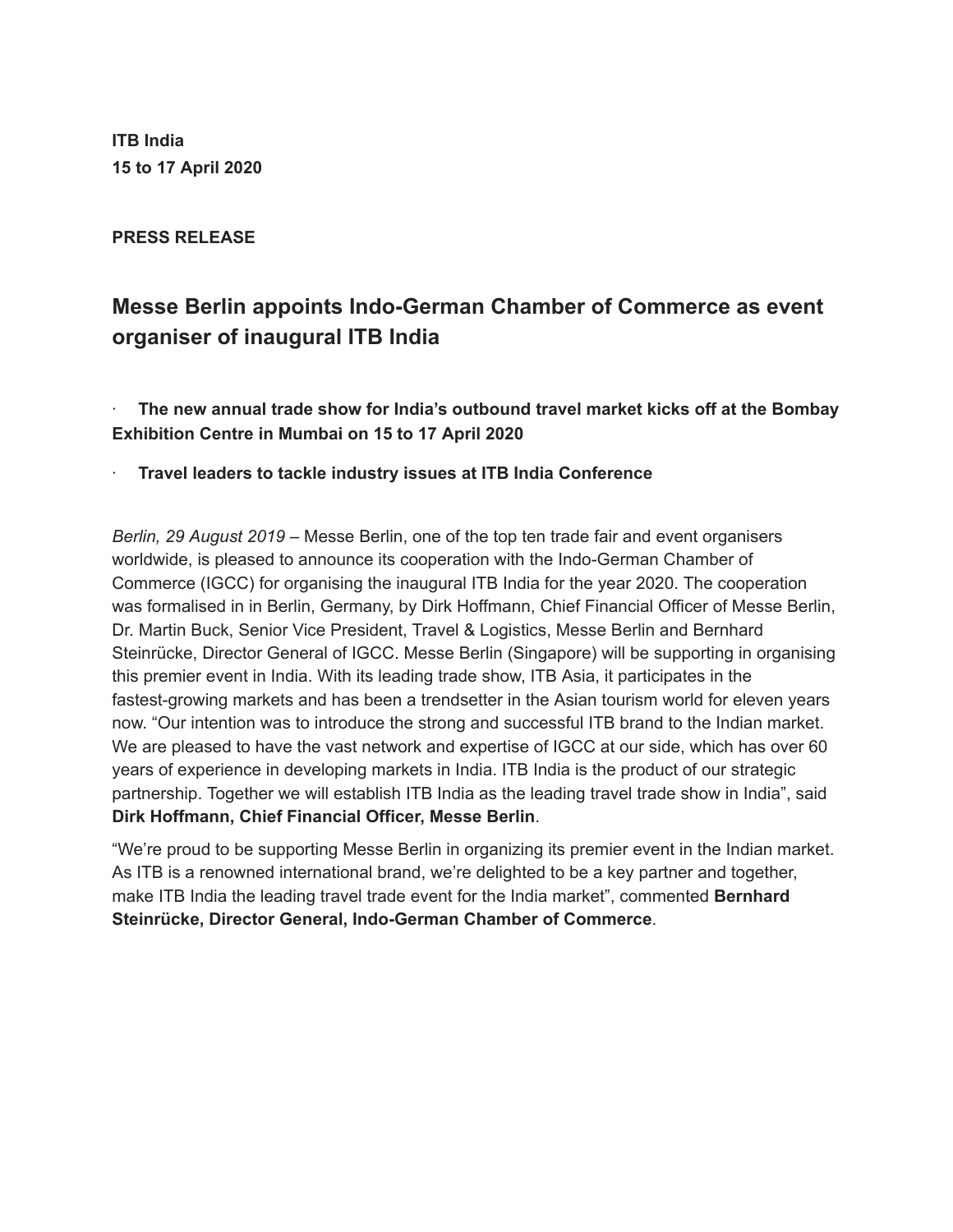

(left to right: Bernhard Steinrücke, IGCC, Dirk Hoffmann, Messe Berlin and Dr. Martin Buck, Messe Berlin)

The inaugural ITB India, 15-17 April 2020, is an annual three-day b2b trade show and convention curated to build the bridge to the Indian travel market. The show brings together key travel industry leaders and international exhibitors from various segments of MICE, Leisure,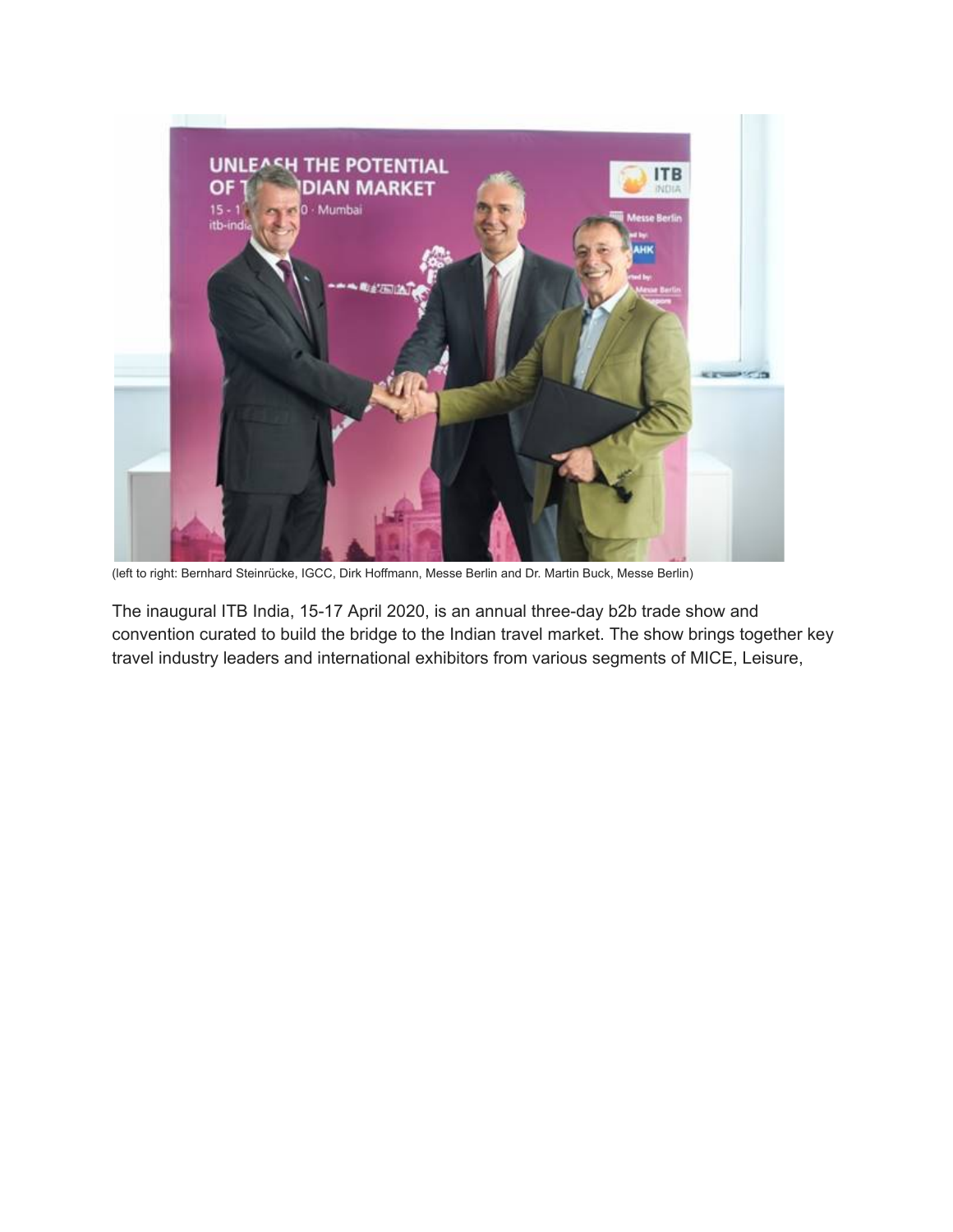Corporate and Travel & Technology.



(left to right) Bernhard Steinrücke, IGCC and Dr. Martin Buck, Messe Berlin

# **ITB India Conference features thought provoking and inspiring content**

The ITB India Conference is part of the inaugural ITB India in Mumbai. The organisers have announced an exciting conference line-up for next year's premiere event which includes a wide range of showcases and workshops focusing on corporate travel, travel technology, meetings and incentives, destination marketing, cruise, payments and more. The conference programme will kick-off on the first day of the show with a keynote interview by PhoCusWright founder Philip Wolf and Deep Kalra, Chairman & Group CEO of MakeMyTrip on "Why India? Why now? Get ready for the next wave of growth". CEOs and senior executives representing leading brands in travel – Airbnb, AMEX GBT, Booking.com, Cleartrip, Cox & Kings, Egencia, OYO Hotels & Homes, PayPal, Travelport and others – have confirmed their attendance and will lay bare the opportunities and challenges in the Indian travel sector.

### **About the Indo-German Chamber of Commerce**

The Indo-German Chamber of Commerce is one of the largest bi-national Chambers of Commerce in the world, founded in 1956 in India and is part of the umbrella organization German Association of Chambers of Industry and Commerce (DIHK). It provides business solutions to companies which are interested in entering the Indian market and supports Indo-German business relations with its vast expertise in Indian legal and economic conditions.